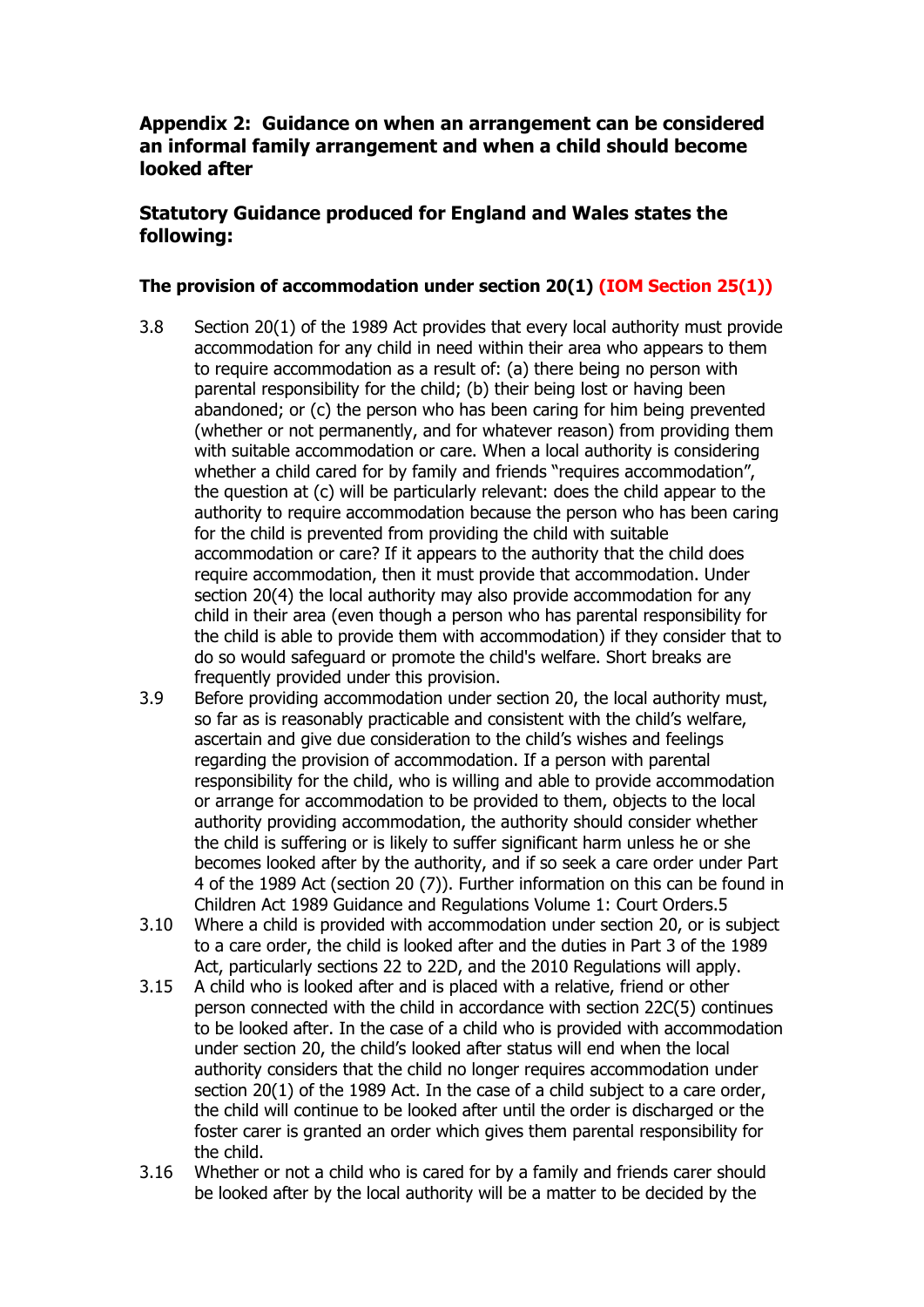local authority on a case by case basis. In the context of family and friends care, the key question will be whether the child appears to the local authority to require accommodation for one of the reasons in section 20(1) of the 1989 Act. It may not always be easy to determine whether a child who is cared for by family or friends requires accommodation for the purposes of section 20(1) or whether that child's needs should be met by providing support under section 17 of the 1989 Act.6 In any event, where the local authority has instigated the arrangement for a child to live with a friend or relative, the local authority should provide an appropriate range and level of support for those arrangements.

## **Case Law:**

Court of Appeal judgment given on 10 November 2011 (R (SA) v Kent County Council)

The local authority had appealed against a decision that a child living with a grandparent in an arrangement initiated by the authority, was a 'looked after' child and thus that the grandparent was entitled to financial provision from the authority in the form of a full fostering allowance.

The Court of Appeal dismissed the appeal, upholding the finding that the child was 'looked after' and that the grandmother was entitled to the full fostering allowance, rather than just discretionary payments under Section 17 of the, Children Act 1989. The Court of Appeal judgment was largely concerned with legal arguments on the interpretation of Section 23 of the Children Act 1989 in the light of previous case law. The Court, however, broadly agreed with the reasons given by the court of first instance for finding in the grandmother's favour.

The local authority's argument, that the arrangement was a private arrangement between the mother and grandmother, was not accepted by the Court. The child was living with the grandmother by virtue of a placement as a looked after child. The decision highlighted the following issues:

- before the child came to live with the grandmother, all discussions were initiated by the local authority
- the arrangement for the child to live with the grandmother resulted from the grandmother's discussions with the social worker rather than any discussions between her and the child's mother
- the social worker was centrally involved in sorting out what arrangements should be made for the child
- the social worker's significant involvement in day to day arrangements for the child appeared clearly from the records
- neither the nature of the placement nor the question of financial support were ever addressed explicitly with the grandmother by the local authority.

Although the local authority sought to regulate the living arrangements that should be in place for the child, no one from the local authority ever set out for the grandmother, at that time, the ambit of any financial help that might be available for her and certainly no one told her that she would, essentially, be on her own with regard to financing the child's stay except in so far as discretionary payments might be made under Section 17.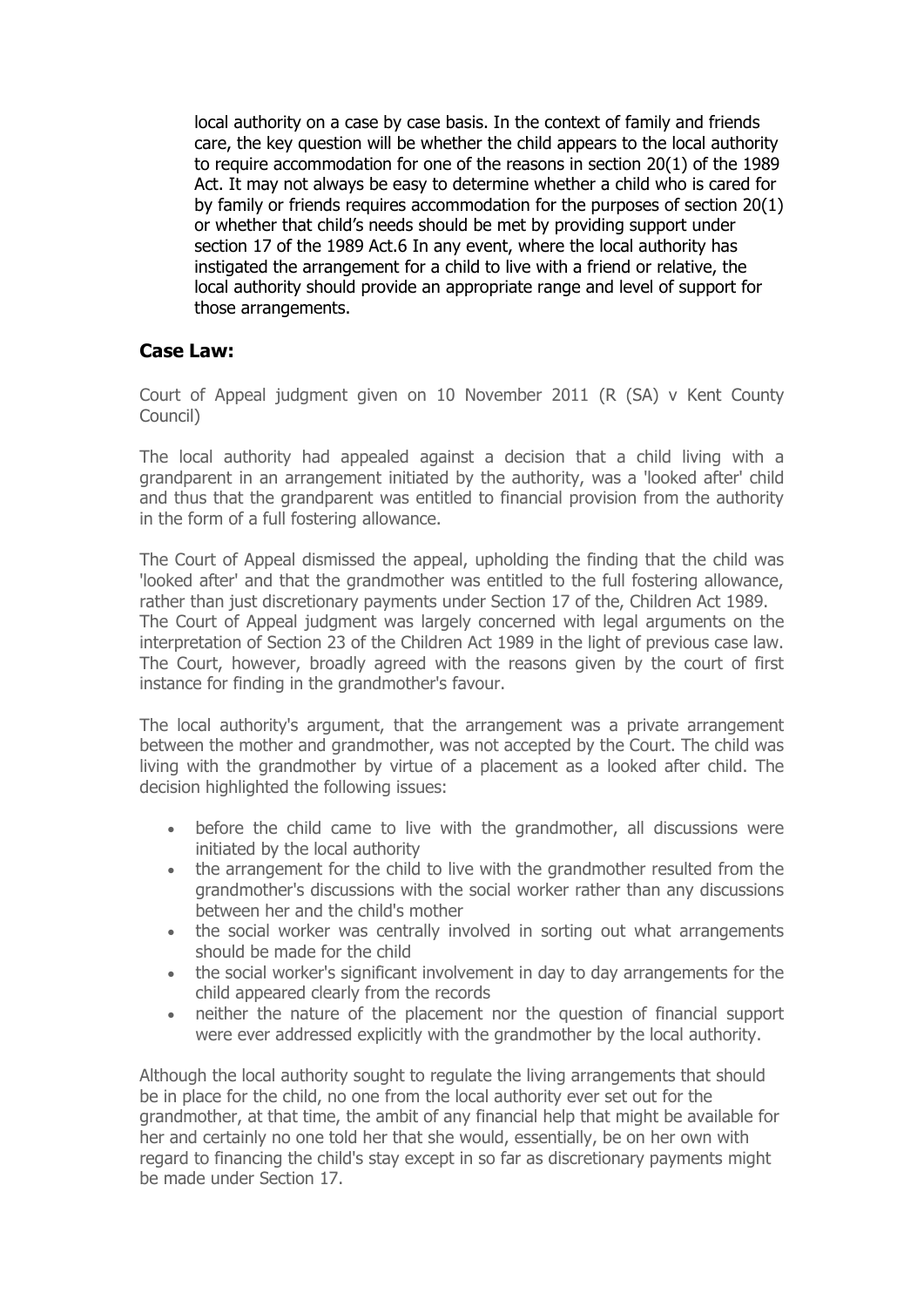## **Short term arrangements to safeguard**

There will be circumstances when the Department will facilitate arrangements for parents to arrange for relatives or friends to care for a child in order to prevent the child from becoming looked after. This may be in response to a crisis in the parental home or allegation against a parent which makes it unsafe for the child to remain with his/her parent/s in the short term e.g. in the initial phase of a Section 46 enquiry when the facts are being established. In these circumstances the Team Manager or Out of Hours Manager on call may approve this family arrangement without the need for the child to become looked after for a period of up to 48 hours following assessment appropriate to the circumstances – some of the factors below still need to be weighed to determine whether this is a safe arrangement even in the very short term (e.g. parent/s agreement and assessment of the likelihood they will keep to the arrangements made). Professional judgement is required to assess a child's safeguarding needs in each situation. After the 48 hours, if it has not been agreed that the child should return to the care of his/her parent/s a decision will need to be made by the relevant Service Manager as to whether the child should become looked after or whether the informal family arrangement can continue.

### **When a 'non abusing' parent who may offer care and accommodation does not have PR**

If the parent with PR is prevented from providing suitable care and accommodation but wishes the parent without PR to provide this care this may be considered a private family arrangement which would prevent the child from becoming looked after - if that parent appears to be able to offer suitable care and accommodation. The parent without PR should be advised to seek legal advice regarding obtaining PR and potentially a Residence Order.

If a parent who does not have PR wishes to provide care for a child and does not have the agreement of the parent with PR they must apply for an interim Residence Order with the support of the Department if assessment suggests that this is the best place for the child to live. Until that Order is in place, if the parent with PR has agreed for the child to be accommodated under S25 the Department must work with them to identify a family and friends carer that is acceptable to the parent or if one cannot be identified, place in foster/residential care. If the Department obtains an order (i.e. EPO or ICO) and assessment has identified that the most appropriate placement is with the parent who does not have PR, the placement can be made using the family and friends care emergency placement process which gives temporary approval (for up to 6 weeks). During this time, with the Department's support, a Residence Order (or Interim) should be sought, which would then end the 'looked after' status of the child. In this scenario, as long as the application for Residence Order is made in a timely manner, the involvement of Fostering First would not be necessary.

**NB**: the law regarding obtaining PR for unmarried fathers changed on 1 November 2013 – for babies registered from that date forward if the father is named on the birth certificate he has PR.

### **When the child is the subject of a PPO**

Until it is deemed appropriate to return the child who has been the subject of a PPO to a person with parental responsibility the child must become looked after.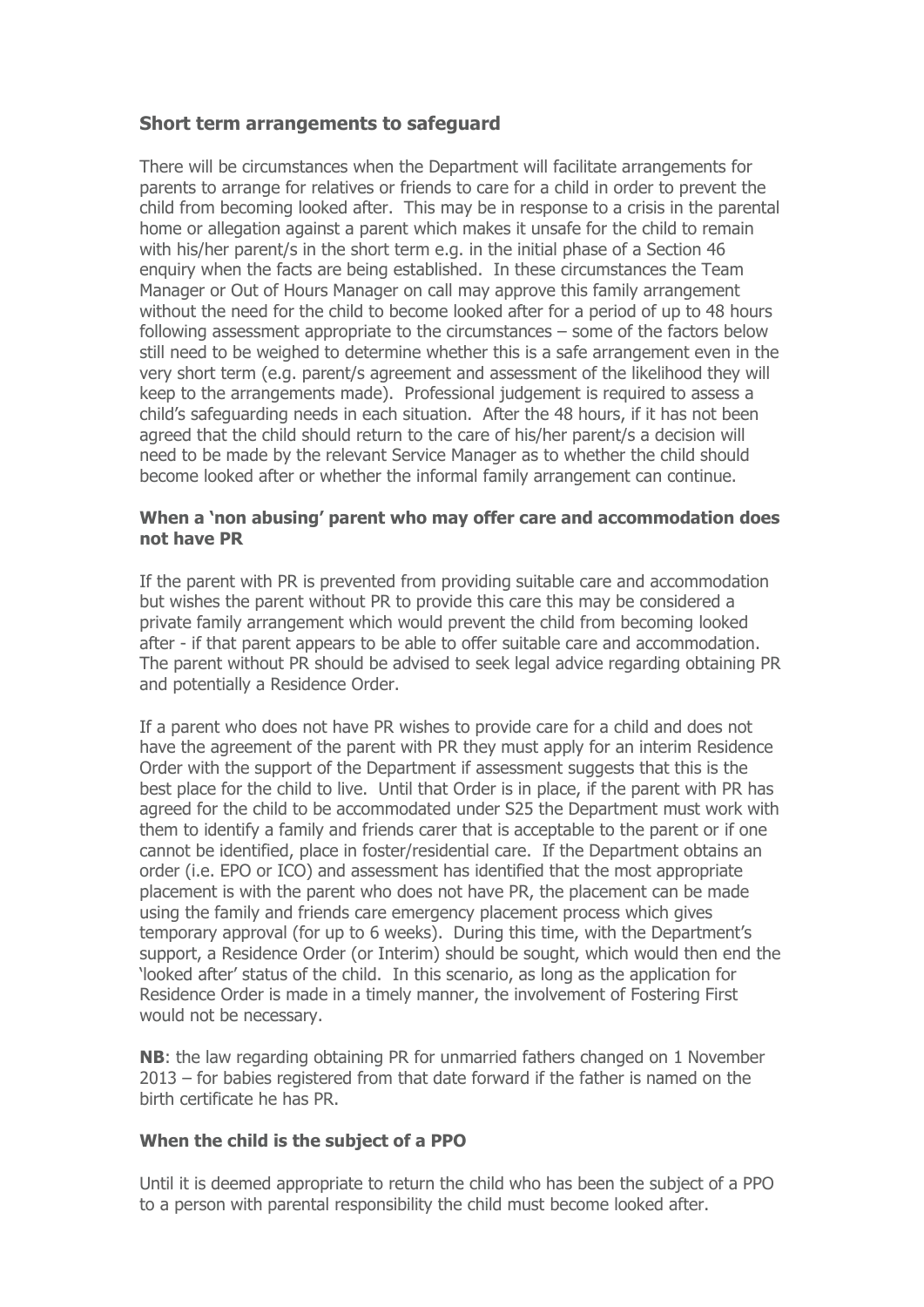## **The key issues when making the decision:**

The child may need to be looked after if some or all of the following circumstances apply. This list is not exhaustive and other factors may be relevant as each case must be assessed on its own facts:

- Birth parents may not agree, or may be inconsistent as to their agreement for child being cared for by family and friends carers;
- There is concern that the child's placement with family or friends carers may be seriously disrupted by a birth parent whose behaviour may have been assessed as being potentially dangerous, or as posing a significant risk;
- Court orders are in place which makes managing contact difficult;
- A birth parent may be untraceable or incapable of giving agreement to the child being cared for by family/friends carers;
- If the Department assesses that it needs to share Parental Responsibility with the birth parent/s in order to promote and safeguard the child's welfare and secure the placement;
- Has the Department initiated the arrangement for the child to live with the family or friend or was it the parent?;
- What would be our response if the parent refused to give or withdrew permission for an informal arrangement for the child to live with the relative or friend – if we would want to seek to prevent a parent resuming care of a child it would suggest that the child must be looked after so the Department has a standing in the arrangement;
- Does the child appear to need accommodation under the duties of Section 25 (1) i.e. no person has PR: he is lost or has been abandoned; the person who has been caring for him prevented from providing him with suitable accommodation or care?;
- Is the Department providing accommodation to safeguard or promote their welfare under the powers of Section 25 (2)?;
- Is the child in need of an alternative living arrangement because they are or are likely to suffer significant harm and that harm is attributable to the care given (or not given) by the parent or they are beyond parental control (Section 31)?;
- What are the wishes and feelings of the child; the parent and prospective caregiver regarding the status of the arrangement being discussed?;
- What is the proposed length of the placement short term (e.g. to safely facilitate enquiries into an allegation or crisis that has arisen, beyond the initial 48 hours described above), or an ongoing situation?

The assessment upon which decision making is based must document clearly the factors above as relevant to the case rather than it being verbally reported for instance that the parent made the arrangement directly with their family member with social work support rather than the social worker initiating the arrangement with the family member. This will be required to defend any challenge to the decision further down the line and for audit purposes.

If the judgement is that the child needs to become looked after, legal advice may be appropriate to assist with the decision, including whether it should be a voluntary arrangement under Section 25 or whether the grounds for legal proceedings exist.

## **Whatever the decision, the prospective carer and parent need to be clear what the nature of the 'placement' is in terms of its status (i.e. looked**